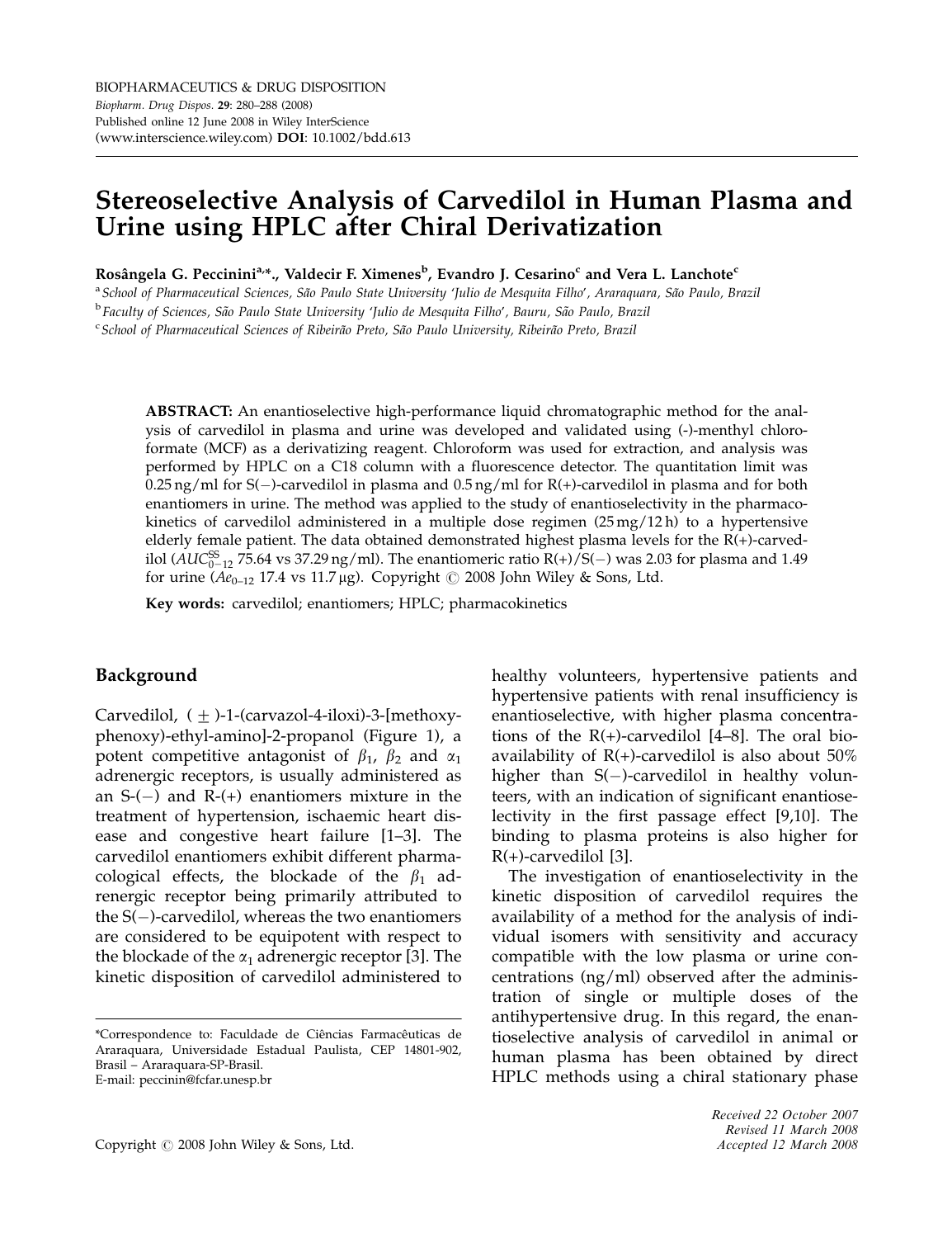

Figure 1. Scheme of derivatization of carvedilol with (-)-menthyl chloroformate (MCF)

column [11] and by derivatization using enantiomerically pure reagents [12,13]. Hence, Eisenberg et al. [12] used the 2,3,4,6–tetra-O-acetyl-β-D-glycopyranosyl isothiocyanate reagent for the chiral derivatization of carvedilol, in a reaction selectively carried out over a period of 30 min at room temperature. The same derivatization procedure was used by other authors such as Neugebauer et al. [6] in the investigation of stereoselectivity in presystemic carvedilol metabolism in young healthy volunteers, Neugebauer et al. [7] in the investigation of the kinetic disposition of carvedilol in patients with cirrhosis and Zhou and Wood [8] in the investigation of the influence of the oxidative phenotype of CYP2D6 in the stereoselective kinetic disposition of carvedilol. The derivatization with S-naproxen reported by Spahn et al. [13] requires

Copyright  $\odot$  2008 John Wiley & Sons, Ltd.  $Biopharm.$  *Biopharm. Drug Dispos.* **29**: 280–288 (2008)

1h at  $50^{\circ}$ C and was used for the evaluation of stereoselectivity in the pharmacokinetics of carvedilol administered p.o. and i.v. to healthy volunteers. Stahl et al. [14] used R(+)-phenylethyl isocyanate as the derivatization reagent in a more rapid reaction requiring approximately 30 min. The method was used for the evaluation of enantioselectivity in the kinetic disposition of carvedilol administered to rats in the form of a racemic mixture.

Menthyl (-)-chloroformate (MCF) has been used for the conversion of  $\beta$ -blocker enantiomers such as metoprolol, atenolol, pindolol, acebutolol, bisoprolol and celiprolol, among others, to diastereoisomeric derivatives which are separated on standard reverse-phase columns [15–18] or gas chromatography [19]. Chloroformate reacts with amines and alcohols, respectively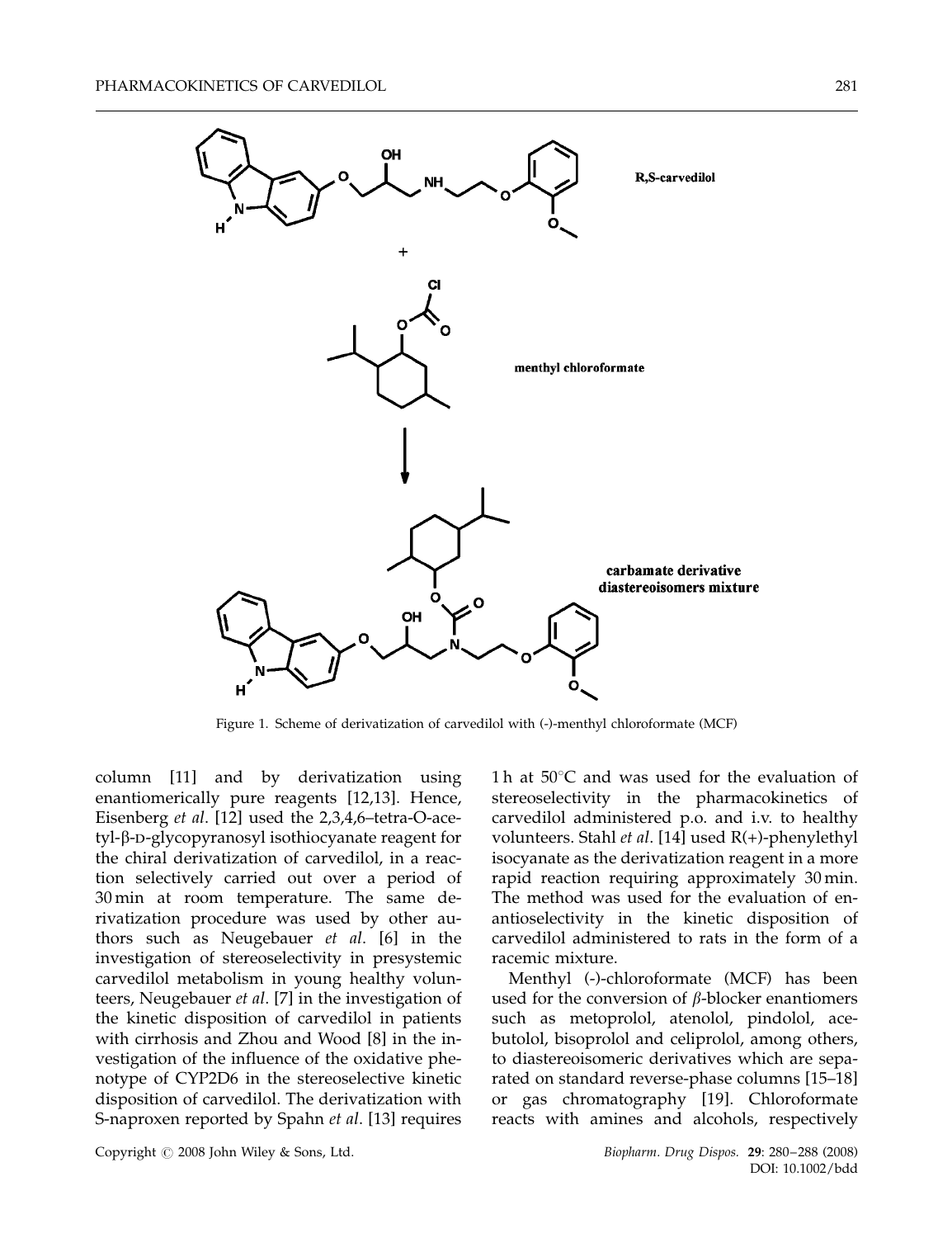producing carbamate and carbonated derivatives [15,19]. Mevhar [15] reported that, in the presence of water, the reaction occurs only with the amino group, thus forming carbamate derivatives which can be extracted from the aqueous phase with an organic solvent at acid or basic pH. Kim et al. [20] reported that the procedure of metoprolol derivatization with this chiral reagent does not result in racemization.

The present study developed a rapid and sensitive method for the enantioselective analysis of carvedilol in plasma and urine using the formation of diastereoisomers with MCF, a reagent not previously used for chiral carvedilol derivatization. The method was applied to the investigation of enantioselectivity in the kinetic disposition of carvedilol in an elderly hypertensive female patient.

## Experimental

## Chemicals

Racemic carvedilol was obtained from Baldacci Laboratories S/A (São Paulo, Brazil) and propranolol (used as internal standard) was obtained from Novartis Bioscience S/A (São Paulo, Brazil). The enantiomerically pure chiral agent MCF was obtained from Sigma (St Louis, MO, USA) and the HPLC grade solvents used in the extraction procedure and for the mobile phase of the chromatographic system were obtained from Merck (Darmstadt, Germany). Oral tablets containing  $25 \,\text{mg}$  of racemic carvedilol (Divelol<sup>®</sup>) were obtained from Baldacci Laboratories S/A (Sao Paulo, Brazil).

## Instruments and chromatographic conditions

A Shimadzu (Kyoto, Japan) chromatographic system equipped with a Rheodyne manual injector with a  $20 \mu l$  sampler, an isocratic elution pump model LC–10AS, a fluorescence detector model RF 10AXL, operating at  $285$  nm ( $\lambda$  ex) and  $680 \text{ nm}$  ( $\lambda$  em), and an integrator model C-R6A, was used.

The carvedilol diastereoisomers were separated on a Lichrospher<sup>®</sup> 100 RP8 column  $(125 \times 4 \text{ mm } i.d., 5 \mu \text{ m}$  particles) with a similar  $4 \times 4$  mm pre-column and with a mobile phase consisting of a mixture of 0.25 N acetate buffer (pH 3): methanol  $(27:73 \text{ v/v})$  at a flow rate of 1 ml/min.

## Standard solutions

The stock solution of racemic carvedilol was prepared in methanol at a concentration of 1 mg/ml. This solution was then used to prepare solutions at concentrations of 0.01, 0.02, 0.04, 0.10, 0.20, 0.40, 0.60, 1.00, 2.00, 4.00 and  $8.00 \,\mu\text{g/ml}$  racemic carvedilol/ml methanol. Propranolol at a concentration of  $12 \mu g/ml$  methanol was used as the internal standard.

The MCF solution was prepared daily in dichloromethane at  $2\%$  concentration  $(v/v)$ . An aqueous solution of 0.1m sodium hydroxide was also prepared. Water was obtained by double distillation and purified additionally with a Milli-Q system (Millipore Corporation, MA, USA).

#### Sample preparation

Plasma or urine samples (1 ml) were spiked with  $0.3 \,\mu$ g propranolol (internal standard) and  $50 \,\mu$ l of an aqueous solution of 0.1m sodium hydroxide and extracted with 6 ml chloroform for 30 min in a horizontal shaker at 200  $\pm$  10 cycles/min. After centrifugation at  $1800 \times g$  for 4 min, the organic phases (5 ml) were transferred to conical tubes and evaporated to dryness under an air flow at room temperature. The residues obtained by liquid–liquid extraction were dissolved in  $200 \mu l$  of an aqueous solution of 0.1m sodium hydroxide and 200  $\mu$ l of the chiral reagent MCF at 2% concentration in dichloromethane  $(v/v)$  was added and the mixture was shaken in a vortex for 2 min. After the addition of 1 ml of water, the carvedilol diastereoisomers were extracted with 3 ml chloroform for 2 min in a vortex shaker. The samples were centrifuged at  $1800 \times g$  for 4 min and the organic phases (2.5 ml) were transferred to conical tubes and evaporated to dryness under a flow of air at room temperature. The residues obtained were dissolved in  $50 \mu l$  of the mobile phase and  $20 \mu l$  was injected into the HPLC system.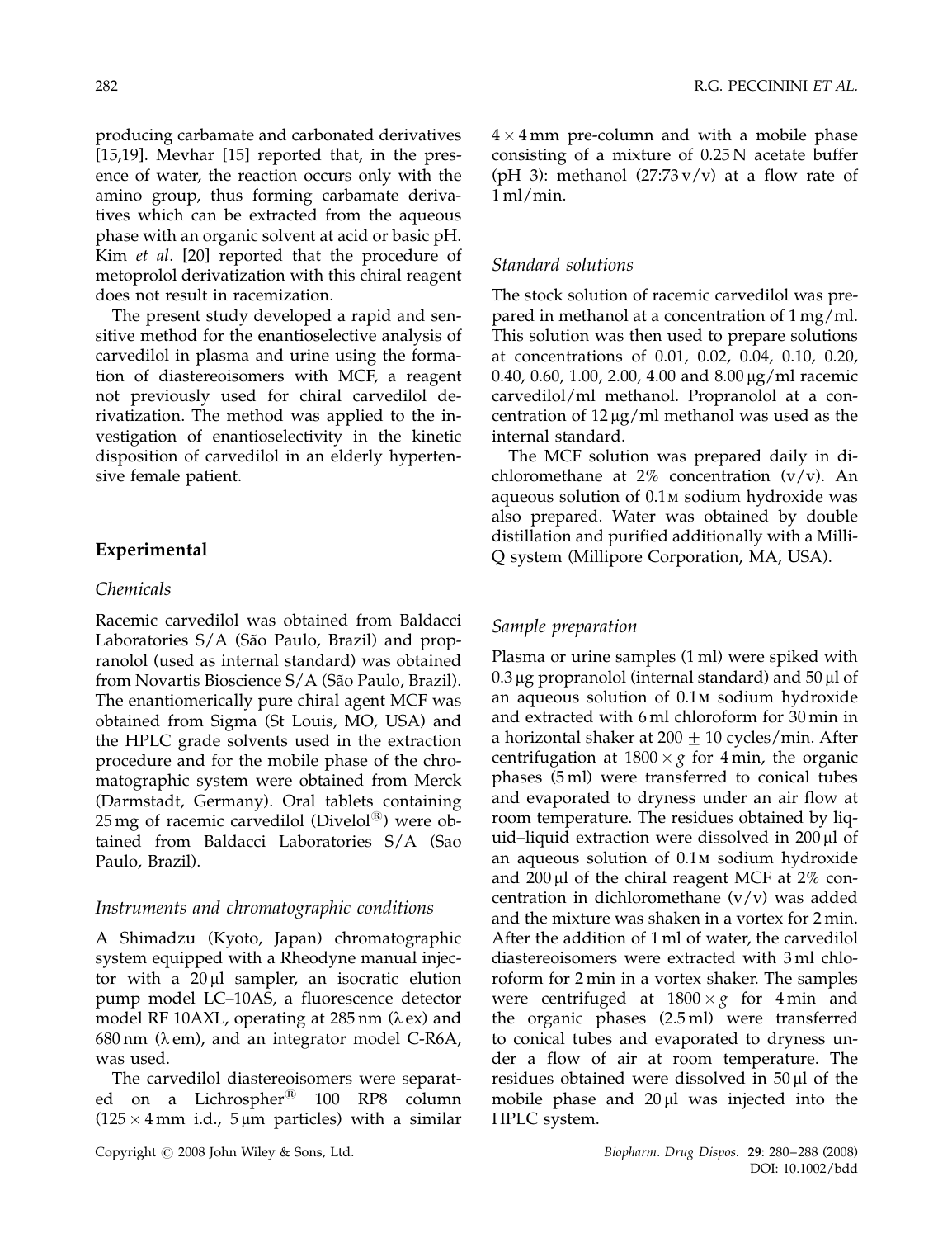#### Plasma and urine standard curve and linearity

The human plasma and urine pools used for the validation of the analytical method were first tested for the determination of peaks interfering with those of the carvedilol enantiomers or the internal standard.

The calibration curves were constructed from 1 ml samples of blank plasma or urine spiked with  $25 \mu l$  of each diluted carvedilol solution (0.25–200 ng/ml) supplemented with the internal standard solution and extracted as described previously. The linearity was studied by analysis of plasma and urine samples spiked with increasing carvedilol concentrations in relation to those employed for the construction of the calibration curves. The method was considered to be linear up to the highest concentration analysed with a coefficient of variation  $<$  15%. Plasma and urine samples containing concentrations of 0.25 to 200 ng/ml of each enantiomer were analysed in triplicate.

## Limit of quantification (LOQ) and recovery

The quantification limit was determined as the lowest intra-assay concentration analysed  $(n=5)$ with a coefficient of variation of less than 20%. Samples containing concentrations of 0.25 and 0.5 ng/ml of each enantiomer were analysed in five replicates.

The relative analytical recovery of the carvedilol enantiomers from plasma and urine was determined by comparison of the ratios of the peak areas obtained after extraction from plasma or urine to the ratios of the peak areas obtained after the procedure of direct derivatization of the standard solutions. This study was carried out by analysing two concentrations of the enantiomers (2.5 and 50 ng/ml) in plasma and urine using four replicates.

## Precision and accuracy

The precision was assessed by determining the intra-  $(n=10)$  and inter-assays  $(n=5)$  coefficients of variation of the analysis of spiked blank plasma and urine (1 and 25 ng of each enantiomer per ml). Accuracy (% systematic error) was obtained by determining the agreement between the re-

Copyright  $\odot$  2008 John Wiley & Sons, Ltd.  $Biopharm.$  *Drug Dispos.* 29: 280–288 (2008)

sults obtained experimentally and the real values of the enantiomers in the sample.

#### Selectivity

The interference of other possibly co-administered drugs was determined by injecting standard solutions after the procedure of derivatization, at concentrations similar to those observed at the therapeutic doses. The following drugs were tested: acetylsalicylic acid, atenolol, carbamazepine, diazepan, sotalol, pindolol, amiodarone, hydrochlorothiazide, amitryptiline, chlorpromazine, nitrazepan and captopril.

#### Biological samples

A hypertensive patient (66-year-old woman, 67 kg) was included in the investigation after giving written informed consent to participate. The patient received multiple p.o. doses of 25 mg racemic carvedilol every  $12 h$  (Divelol<sup>®</sup>).

Five ml blood samples were collected at 0 and 30 min and 1, 1.5, 2, 3, 4, 6, 8, 10 and 12 h after administration, using heparin (Liquemine $4/15000$ IU, Roche) as anticoagulant. The blood samples were centrifuged at  $1800 \times g$  for 10 min and the plasma was stored at  $-20^{\circ}$ C until the time for chromatographic analysis.

Urine was collected over intervals of 0–4, 4–8 and 8–12 h after carvedilol administration. The total volume of urine was recorded and the samples were stored at  $-20^{\circ}$ C until the time for chromatographic analysis.

#### Pharmacokinetic analysis

The kinetic disposition of the enantiomers  $S(-)$ and R(+)-carvedilol was determined in the state of equilibrium in the dose interval (0–12 h) of carvedilol administration based on the open bicompartmental model.

The maximum plasma concentration  $(C_{\text{max}})$ and the time to reach  $C_{\text{max}}$  ( $t_{\text{max}}$ ) were obtained directly from the experimental data. The elimination half-life  $(t_{1/2}\beta)$  was determined directly by the graphic method (log  $c$  vs  $t$ ). The rate constants Ka,  $\alpha$  and  $\beta$  were calculated by the equation  $0.693/t_{1/2a}$ ,  $0.693/t_{1/2a}$  and  $0.693/t_{1/2b}$ , respectively. The areas under the plasma concentration versus time curves  $(AUC_{0-12}^{ss})$  were calculated by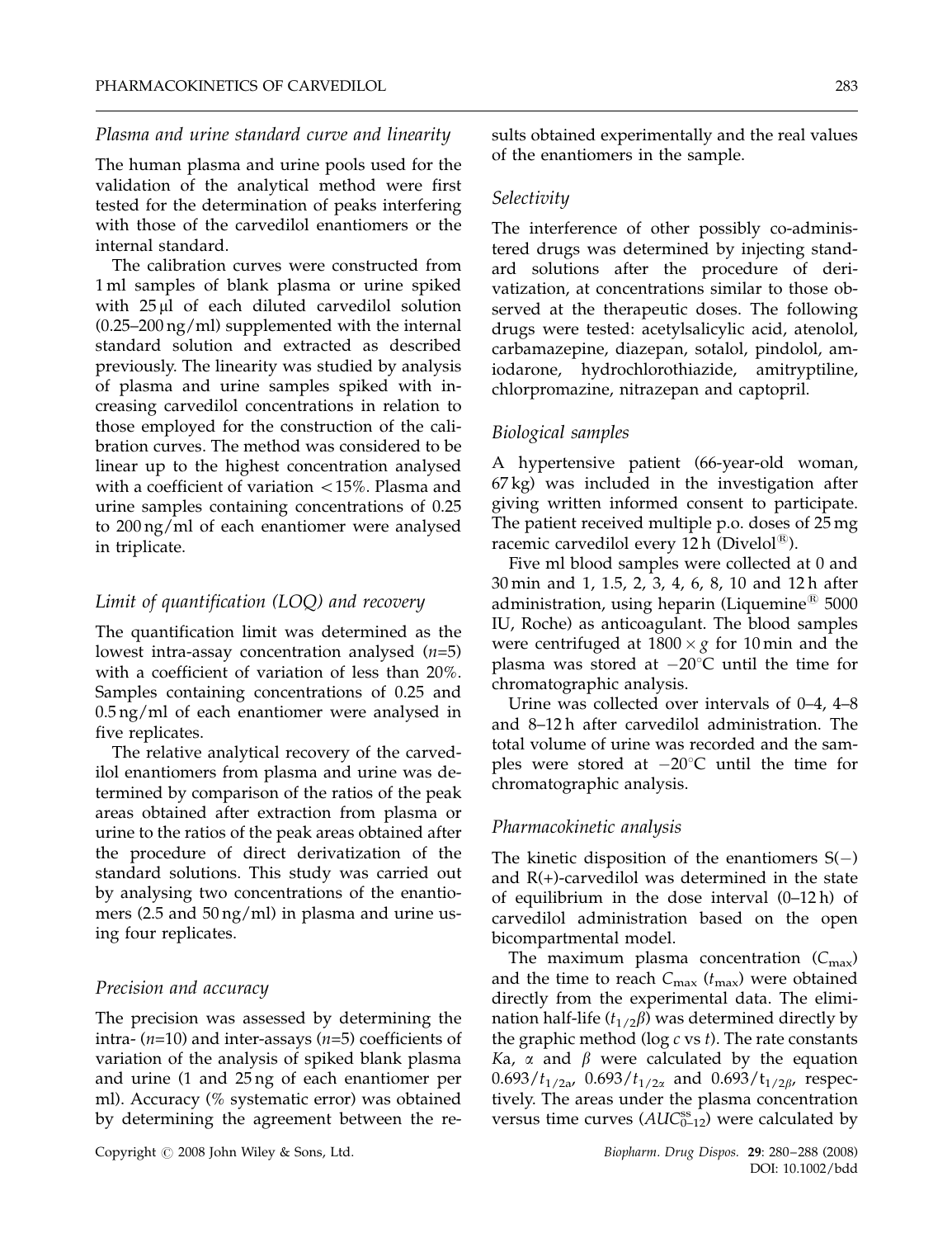the trapezoid method. This parameter was used for the calculation of the total apparent clearance  $(Cl/f=dose/AUC_{0-12}^{ss})$  and of the apparent distribution volume  $(Vd/\mathit{f} = Cl/\mathit{f}/\beta)$ . The mean absorption time (MAT) was calculated by the equation  $MAT=1/Ka$ .

The renal clearance  $(CL_R)$  of carvedilol was calculated by the equation  $Ae_{0-12}^{SS}/AUC_{0-12}^{SS}$ , where Ae is the amount of carvedilol excreted in the unaltered form during the dose interval (0– 12 h). For the calculation of  $Ae$ , urinary concentration  $(Cu)$  was multiplied by the urine volume obtained during the collection interval  $(Vu)$ . The total amount excreted into urine was calculated by the sum of the values for each interval.

The fraction of the carvedilol dose excreted in the unaltered form  $(Fel/F)$  was calculated by the equation  $FeI/F = Ae_{0-12}^{SS}/$  dose.

#### Results and Discussion

In the present investigation, MCF was used for derivatization of the carvedilol isomers in alkaline medium. The diastereoisomeric derivatives (Figure 1) were separated on a C18 reverse-phase column and detected by fluorescence ( $\lambda_{\rm exc}$ 285 nm;  $\lambda_{em}$  680 nm) (Figure 2). The reaction occurred quickly (within approximately 2 min) and the diastereoisomeric derivatives were eluted from the reverse-phase column within less than 25 min. In agreement with previous studies reporting higher plasma concentrations of the R(+) enantiomer after p.o. administration of racemic carvedilol to healthy volunteers or to patients with different diseases, the sequence of elution was  $S(-)$  and  $R(+)$  [6,8,13].

The blank plasma and urine pools used for the validation of the method were analysed previously and did not present peaks at the time of retention of the carvedilol enantiomers or of the internal standard (Figures 2 and 3). The calibration curves for both enantiomers in plasma and urine were constructed in the interval from 0.25 to 200 ng/ml, with correlation coefficients higher than 0.99. The carvedilol isomers were extracted from plasma with chloroform in alkaline medium, with more than 93% recovery rates (Table 1)

Figure 2. The HPLC chromatograms resulting from the derivatization with MCF of (a) blank human plasma; (b) human plasma spiked with 30 ng/ml of the racemic drug (R,S)-carvedilol and (R,S)-propranolol (internal standard); peaks 1 and 2 correspond to S() and R(+)-carvedilol, respectively; peaks 3 and 4 correspond to the propranolol enantiomers (IS) and (c) plasma sample of a patient treated with 25 mg of racemic carvedilol/12 h

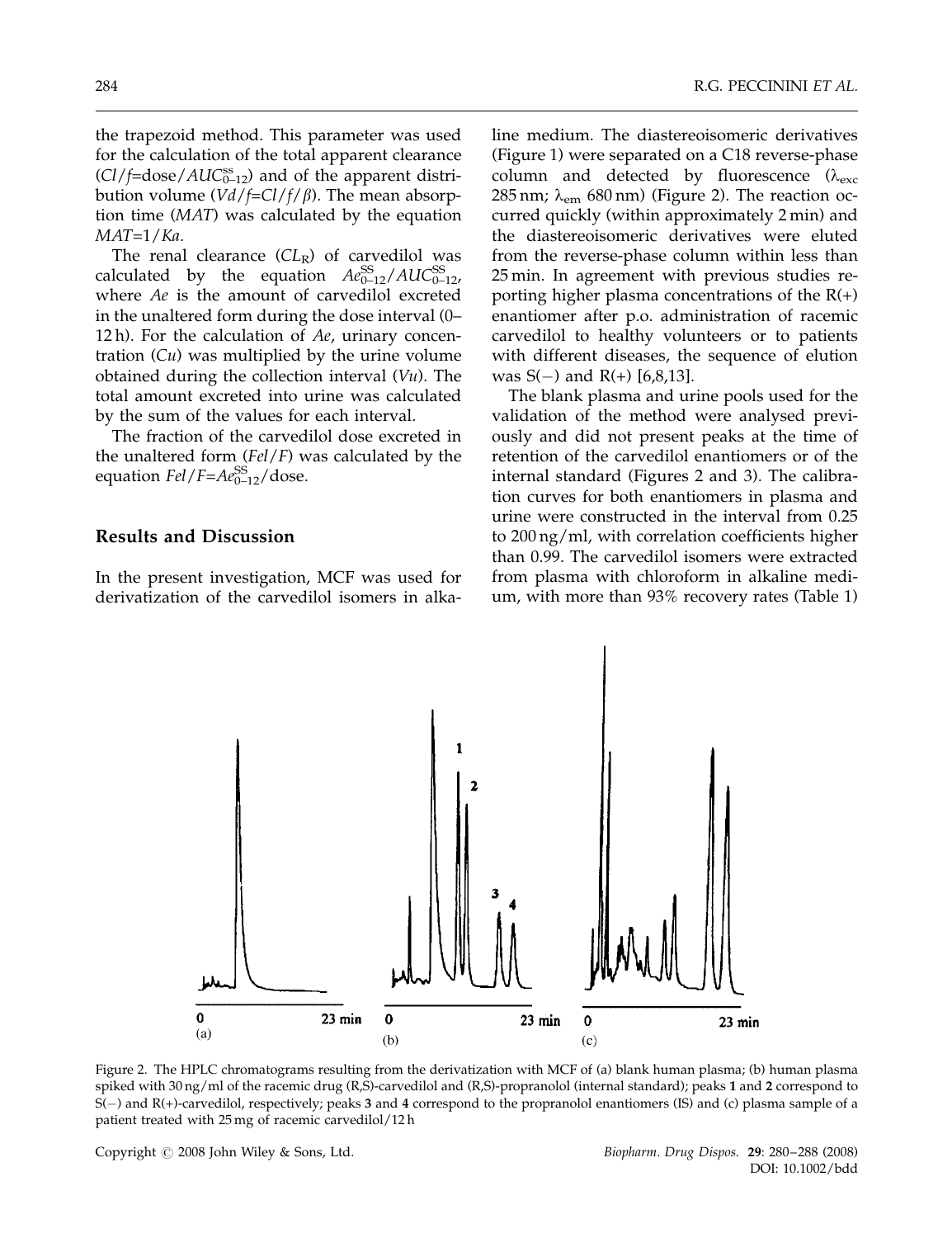

Figure 3. The HPLC chromatograms resulting from the derivatization with MCF of (a) blank human urine; (b) human urine spiked with  $30 \text{ ng/ml}$  of the racemic drug (R,S)-carvedilol and (R,S)-propranolol (internal standard); peaks 1 and 2 correspond to  $S(-)$  and  $R(+)$ -carvedilol, respectively; peaks 3 and 4 correspond to the propranolol enantiomers (IS) and (c) urine sample of a patient treated with 25 mg of racemic carvedilol/12 h

Table 1. Confidence limits for the analysis of carvedilol enantiomers in plasma and urine

|                                      | Plasma       | Urine       |
|--------------------------------------|--------------|-------------|
| Recovery %                           |              |             |
| $S(-)$ -carvedilol                   | 99.3         | 98.5        |
| $R(+)$ -carvedilol                   | 93.8         | 99.8        |
| Quantitation limit ng/ml (CV%) $n=5$ |              |             |
| $S(-)$ -carvedilol                   | 0.25(12)     | 0.5(4.5)    |
| $R(+)$ -carvedilol                   | 0.5(7.9)     | 0.5(7.2)    |
| Linearity ng/ml $(r^2)$              |              |             |
| $S(-)$ -carvedilol                   | $0.25 - 200$ | $0.5 - 200$ |
|                                      | (0.9996)     | (0.9991)    |
| $R(+)$ -carvedilol                   | $0.5 - 200$  | $0.5 - 200$ |
|                                      | (0.9882)     | (0.9968)    |

CV, coefficient of variation.

regardless of the concentrations analysed. Eisenberg et al. [12], using solid phase extraction, also obtained high values for carvedilol recoveries. In the present study, linearity was observed up to the highest experimental concentration, i.e. 200 ng of each enantiomer/ml of plasma or urine (Table 1). The quantification limit for the analysis of  $S(-)$ -carvedilol in plasma was defined as 0.25 ng/ml, whereas the quantification limit for R(+)-carvedilol in plasma and for both enantiomers in urine was defined as 0.5 ng/ml (Table 2). These results permit us to infer that the present method is as sensitive as the techniques that use a direct method with a chiral stationary phase column [11] or indirect methods employing enantiomerically pure reagents such as S-naproxen hydrochloride [13] (1 ng/ml), or 2.3,4,6–tetra-O-acetyl- $\beta$ -D-glycopyranosyl [4,13] (1 ng/ml and 2 ng/ml, respectively). The precision, with coefficients of variation of less than 10%, and the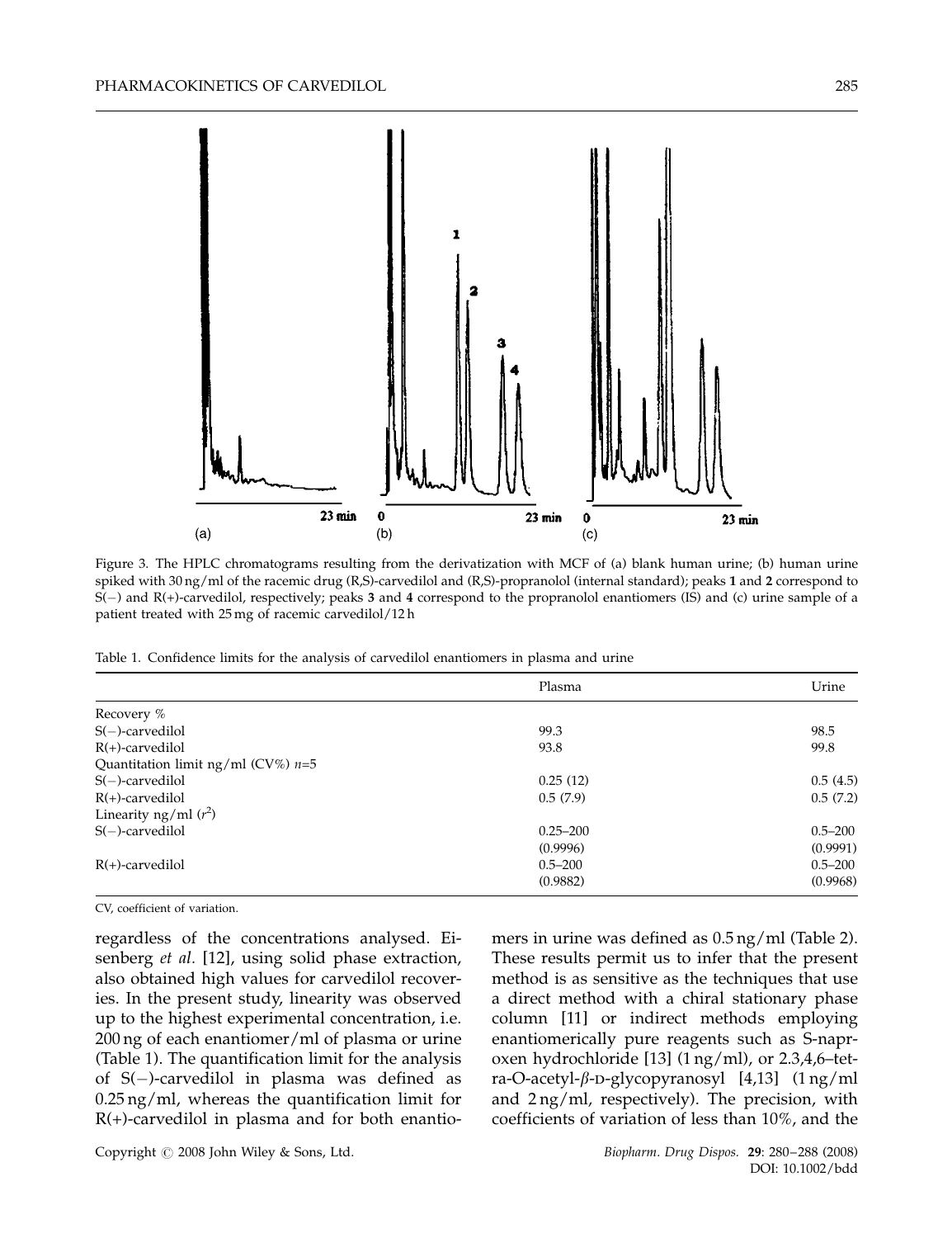|                       | Plasma   |                                                   | Urine    |          |
|-----------------------|----------|---------------------------------------------------|----------|----------|
|                       | $(CV\%)$ | Precision Accuracy Precision Accuracy<br>$(\%SE)$ | $(CV\%)$ | $(\%SE)$ |
| $S(-)$ -carvedilol    |          |                                                   |          |          |
| Intra-assay $(n=10)$  |          |                                                   |          |          |
| $1 \,\mathrm{ng/ml}$  | 8.6      | 6.4                                               | 7.1      | $-0.7$   |
| $25 \,\mathrm{ng/ml}$ | 8.4      | $-5.3$                                            | 9.7      | $-8.4$   |
| Inter-assay $(n=5)$   |          |                                                   |          |          |
| $1$ ng/ml             | 9.1      | 5.4                                               | 6.0      | $-1.4$   |
| $25 \,\mathrm{ng/ml}$ | 8.0      | $-4.6$                                            | 7.7      | $-2.1$   |
| $R(+)$ -carvedilol    |          |                                                   |          |          |
| Intra-assay $(n=10)$  |          |                                                   |          |          |
| $1 \,\mathrm{ng/ml}$  | 7.2      | 0.9                                               | 7.9      | $-10.2$  |
| $25 \,\mathrm{ng/ml}$ | 8.6      | 5.1                                               | 6.5      | $-8.8$   |
| Inter-assay $(n=5)$   |          |                                                   |          |          |
| $1 \,\mathrm{ng/ml}$  | 8.3      | 1.5                                               | 8.0      | $-2.3$   |
| $25 \,\mathrm{ng/ml}$ | 7.8      | 2.6                                               | 6.6      | $-4.0$   |

Table 2. Precision and accuracy for the analysis of carvedilol enantiomers in plasma and urine

CV, coefficient of variation; SE, systematic error.

accuracy, with systematic error percentages lower than 10% (Tables 1 and 2) for both carvedilol isomers, do not suggest racemization and fulfil the most rigid criteria for the validation of analytical methods to be applied to studies of kinetic disposition. The results of the selectivity study permitted us to infer that the method is highly specific as a function of the derivatization reaction and of fluorescence detection. The following drugs were not detected: acetylsalicylic acid, atenolol, carbamazepine, diazepan, sotalol, pindolol, amiodarone, hydrochlorothiazide, amitryptiline, chlorpromazine, nitrazepan and captopril.

The analytical method developed and validated was applied to the investigation of stereoselectivity in the kinetic disposition of carvedilol administered p.o. in the racemic form in a multiple-dose regimen to an elderly hypertensive female patient. The plasma concentration versus time curves obtained in the investigation of the hypertensive elderly patient studied here (Figure 4) were used to calculate the pharmacokinetic parameters listed in Table 3. The results obtained permitted us to infer the plasma accumulation of R(+)-carvedilol ( $AUC_{R(+)}/S(+)$  ratio of 2.03) was the consequence of its lower clearance and smaller apparent distribution volume. In agreement, Neugebauer et al. [6] reported



Figure 4. Plasma concentration versus time curves of  $S(-)$ and R(+)-carvedilol after oral administration of 25 mg of racemic carvedilol/12 h to an elderly hypertensive patient

 $AUC_{R(+)/S(-)}$  ratios of 1.6 to 4.4 after p.o. administration of a single 50 mg dose of racemic carvedilol to 10 healthy volunteers. Spahn et al. [13] reported  $AUC_{R(+)/S(-)}$  ratio of 3.3 in the investigation of the same population  $(n=3)$ . The data reported by Neugebauer et al. [7] showed  $AUC_{R(+)/S(-)}$  ratios of 1.6 after p.o. administration of 25 mg racemic carvedilol to six patients with cirrhosis of the liver. Tenero et al. [21] showed that the  $AUC_{R(+)/S(-)}$  ratios were not changed as a function of congestive heart failure and found values of 1.29 to 4.04 in the investigation of patients treated with p.o. doses of 6.25 to 50 mg of racemic carvedilol.

The renal carvedilol excretion is of low significance, with data reported in the literature showing values of less than 2% of the dose administered. The data concerning renal carvedilol excretion obtained in the present study show that renal clearance practically did not differ between the enantiomers  $(0.164$  for  $S(-)$ -carvedilol vs 0.162 for R(+)-carvedilol) and that the amount of the enantiomers excreted into urine  $(Ae)$  reflects plasma data, with an  $Ae_{R(+)/S(-)}$  ratio of 1.5.

In conclusion, the method developed and validated in the present study shows sensitivity, selectivity and precision for the investigation of enantioselectivity in the pharmacokinetics of carvedilol administered in a p.o. multiple dose regimen. It is also important to point out that the time needed for the derivatization reaction with MCF is much shorter than those reported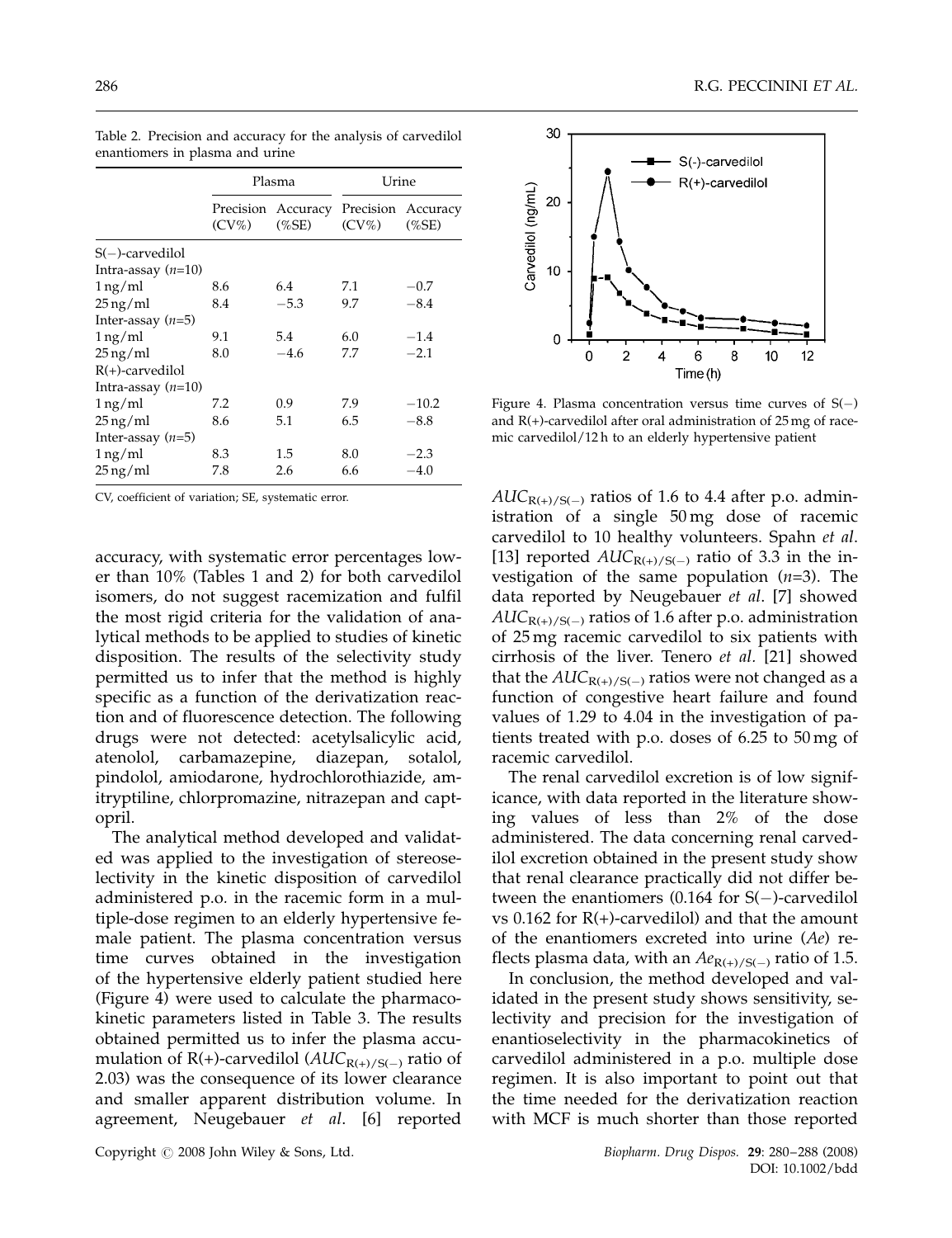|                               | $R(+)$ -carvedilol | $S(-)$ -carvedilol |
|-------------------------------|--------------------|--------------------|
| $C_{\text{max}}$ (ng/ml)      | 24.5               | 9.1                |
| $t_{\rm max}$ (h)             | 1.0                | 1.0                |
| $t_{1/2}^{a}$ (h)             | 1.54               | 1.73               |
| $Ka(h^{-1})$                  | 0.45               | 0.40               |
| MAT(h)                        | 0.65               | 0.58               |
| $AUC_{0-12}^{SS}$ (ng.h/ml)   | 75.64              | 37.29              |
| $t_{1/2}$ $\alpha$ (h)        | 0.75               | 0.5                |
| $\alpha$ (h <sup>-1</sup> )   | 0.93               | 1.39               |
| $Vd/f$ (l)                    | 1271.2             | 2793.4             |
| Cl/f (l/h)                    | 165.0              | 335.2              |
| $t_{1/2}$ $\beta$ (h)         | 5.2                | 5.8                |
| $\beta$ (h <sup>-1</sup> )    | 0.13               | 0.12               |
| $Cl_{R}$ $(l/h)$              | 0.16               | 0.16               |
| $Ae \; (\mu g)$               | 17.4               | 11.7               |
| $Fel/f$ (%)                   | 0.14               | 0.09               |
| $AUC_{0-12}^{SS} R(+) / S(-)$ | 2.03               |                    |

Table 3. Pharmacokinetics parameters of carvedilol enantiomers following oral doses of 25 mg racemic carvedilol/12h to an elderly hypertensive patient

for indirect methods using other chiral agents and it is recommended when the clinical study involves a large number of plasma or urine samples.

## Acknowledgements

This study was supported by Coordenação de Aperfeiçoamento de Pessoal de Nível Superior (Capes) and Conselho Nacional de Desenvolvimento Científico e Tecnológico (CNPq). The study protocol was approved by Brazilian Ethics Committee.

#### References

- 1. Eichhorn EJ, Bristow MR. The Carvedilol Prospective Randomized Cumulative Survival (COPERNICUS) trial. Curr Control Trials Cardiovasc Med 2001; 2: 20–23.
- 2. Ridha M, Mäkikallio TH, Lopera G, et al. Effects of carvedilol on heart rate dynamics in patients with congestive heart failure. Ann Noninvasive Electrocardiol 2002; 7: 133–138.
- 3. Dunn CJ, Lea AP, Wagstaff AJ. A reappraisal of its pharmacological properties and therapeutic use in cardiovascular disorders. Drugs 1997; 54: 161–185.
- 4. Gehr TW, Tenero DM, Boyle DA, et al. The pharmacokinetics of carvedilol and its metabolites after single and multiple dose oral administration in patients with hyper-

5. de Mey C, Breithaupt K, Schloos J, et al. Dose-effect and

55: 269–277.

pharmacokinetic-pharmacodynamic relationships of the beta 1-adrenergic receptor blocking properties of various doses of carvedilol in healthy humans. Clin Pharmacol Ther 1994; 55: 329–337.

tension and renal insufficiency. Eur J Clin Pharmacol 1999;

- 6. Neugebauer G, Akpan W, Kaufmann B, et al. Stereoselective disposition of carvedilol in man after intravenous and oral administration of the racemic compound. Eur J Clin Pharmacol 1990; 38 (Suppl 2): S108–S111.
- 7. Neugebauer G, Gabor M, Reiff K. Disposition of carvedilol enantiomers in patients with liver cirrhosis: evidence for disappearance of stereoselective first-pass extraction. J Cardiovasc Pharmacol 1992; 19 (Suppl 1): S142–S146.
- 8. Zhou HH, Wood AJ. Stereoselective disposition of carvedilol is determined by CYP2D6. Clin Pharmacol Ther 1995; 57: 518–524.
- 9. McTavish D, Campoli-Richards D, Sorkin EM. Carvedilol. A review of its pharmacodynamic and pharmacokinetic properties, and therapeutic efficacy. Drugs 1993; 45: 232– 258.
- 10. Morgan T. Clinical pharmacokinetics and pharmacodynamics of carvedilol. Clin Pharmacokinet 1994; 26: 335–346.
- 11. Saito M, Kawana J, Ohno T, et al. Enantioselective and highly sensitive determination of carvedilol in human plasma and whole blood after administration of the racemate using normal-phase high-performance liquid chromatography. J Chromatogr B Anal Technol Biomed Life Sci 2006; 843: 73–77.
- 12. Eisenberg EJ, Patterson WR, Kahn GC. High-performance liquid chromatographic method for the simultaneous determination of the enantiomers of carvedilol and its Odesmethyl metabolite in human plasma after chiral derivatization. J Chromatogr 1989; 493: 105–115.
- 13. Spahn H, Henke W, Langguth P, et al. Measurement of carvedilol enantiomers in human plasma and urine using S-naproxen chloride for chiral derivatization. Arch Pharm (Weinheim) 1990; 323: 465–469.
- 14. Stahl E, Mutschler E, Baumgartner U, et al. Carvedilol stereopharmacokinetics in rats: affinities to blood constituents and tissues. Arch Pharm (Weinheim) 1993; 326: 529– 533.
- 15. Mehvar R. Liquid chromatographic analysis of atenolol enantiomers in human plasma and urine. J Pharm Sci 1989; 78: 1035–1039.
- 16. Prakash C, Koshakji RP, Wood AJ, et al. Simultaneous determination of propranolol enantiomers in plasma by high-performance liquid chromatography with fluorescence detection. J Pharm Sci 1989; 78: 771–775.
- 17. Kim KH, Choi PW, Hong SP, et al. Chiral purity test of metoprolol enantiomer after derivatization with (-)-menthyl chloroformate by reversed-phase high performance liquid chromatography. Arch Pharm Res 1999; 22: 614–618.
- 18. Li F, Bi H, Côté M, Cooper S. Identification and determination of the enantiomers of moprolol and their metabolites in human urine by high-performance liquid chromatography and gas chromatography-mass spectrometry. J Chromatogr 1993; 622: 187–195.

Copyright  $\odot$  2008 John Wiley & Sons, Ltd.  $Biopharm.$  *Biopharm. Drug Dispos.* **29**: 280–288 (2008)